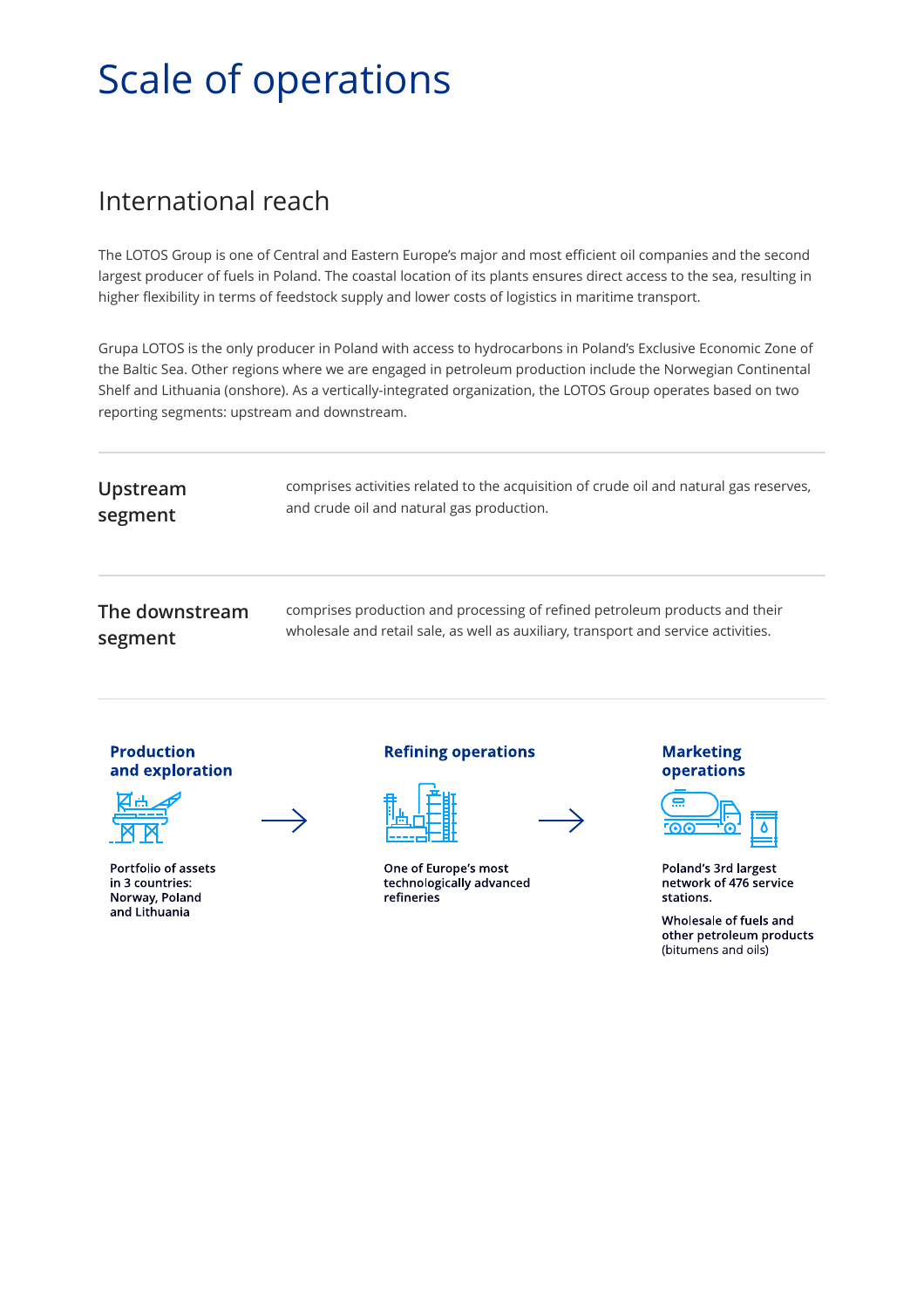

**production of hydrocarbons** **annual oil throughput**

\* Including average daily output from the acquired Sleipner assets attributable to the LOTOS Group, as of the effective date of the acquisition (January 1st 2015)

# Geographical presence

As at the end of the period, apart from Grupa LOTOS (the Parent with registered office in Gdańsk, managing the Gdańsk refinery), the LOTOS Group included 15 other companies operating under the LOTOS brand, two of them seated abroad: in Lithuania (AB LOTOS Geonafta) and in Norway (LOTOS Exploration and Production Norge AS).

### **Geographical reach of the LOTOS Group's operations**



Our products and markets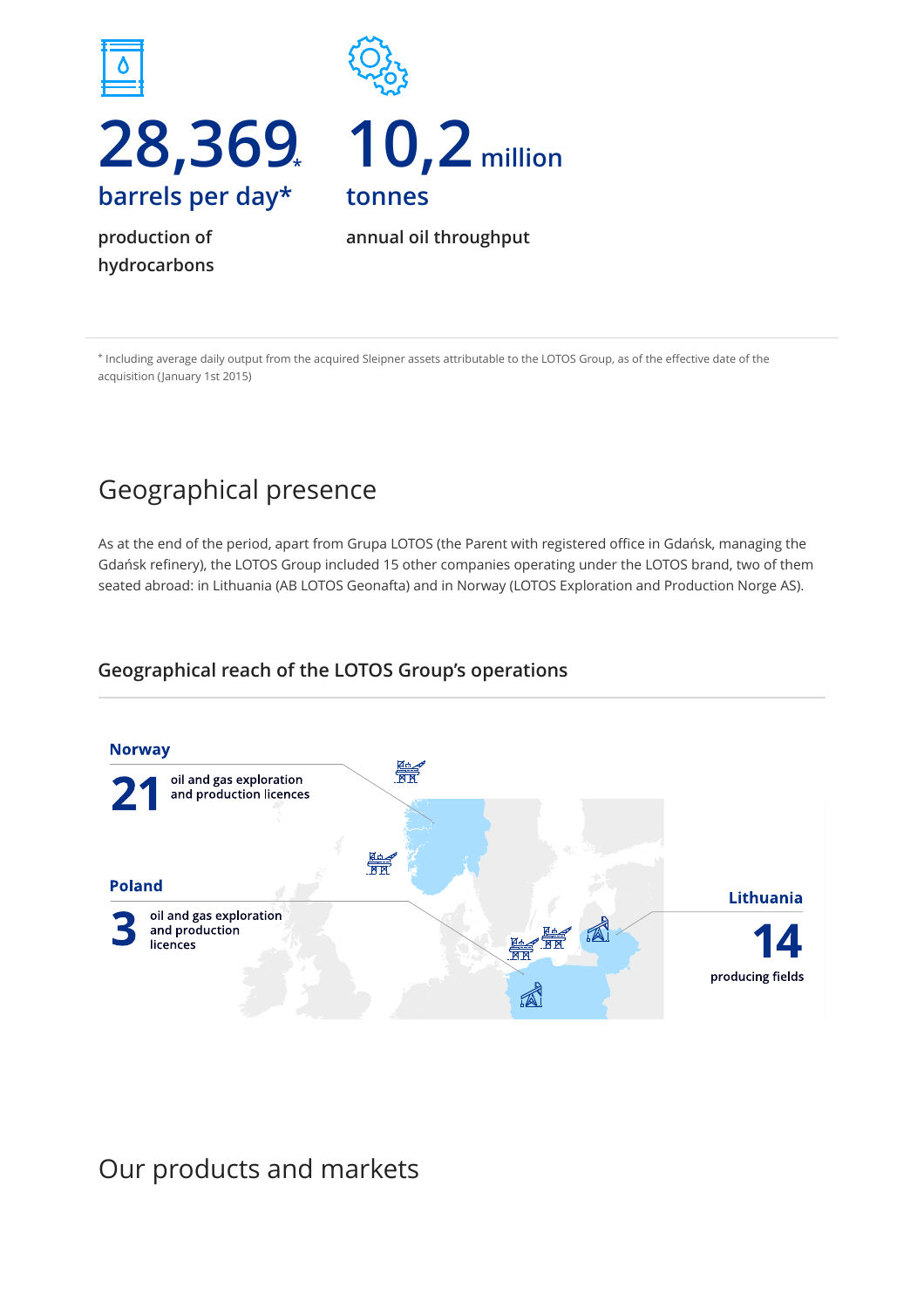Key products offered by the LOTOS Group are: unleaded gasoline, diesel oil and light fuel oil, heavy fuel oil, bitumens, aviation fuel, naphtha, propane-butane LPG, base oils and lubricating oils, i.e. industrial and engine oils.

Key markets for our refined petroleum products include Poland and countries in Western and Northern Europe, such as Germany, the Netherlands, Belgium, Sweden, United Kingdom, France, Estonia, Denmark and the Czech Republic.

Most of the natural gas accompanying production is sold within the Capital Group. Natural gas produced in Norway is marketed to the United Kingdom and Continental Europe, with the entire condensate volume exported to the UK.

#### **LOTOS Group's revenue by market (%)**



We have established a presence on 82 markets.

#### **Our export markets are as follows**

| Naphtha                | integrated fuel and petrochemical companies in Germany and Scandinavia, and the<br>Amsterdam-Rotterdam-Antwerp (ARA) oil hub |
|------------------------|------------------------------------------------------------------------------------------------------------------------------|
| <b>Motor gasolines</b> | the Amsterdam-Rotterdam-Antwerp (ARA) oil hub, Sweden, and United Kingdom                                                    |
| <b>Aviation fuel</b>   | Scandinavian countries and the Czech Republic, where the products are transported<br>by land                                 |
| Diesel oil             | the United Kingdom, Germany and the Czech Republic                                                                           |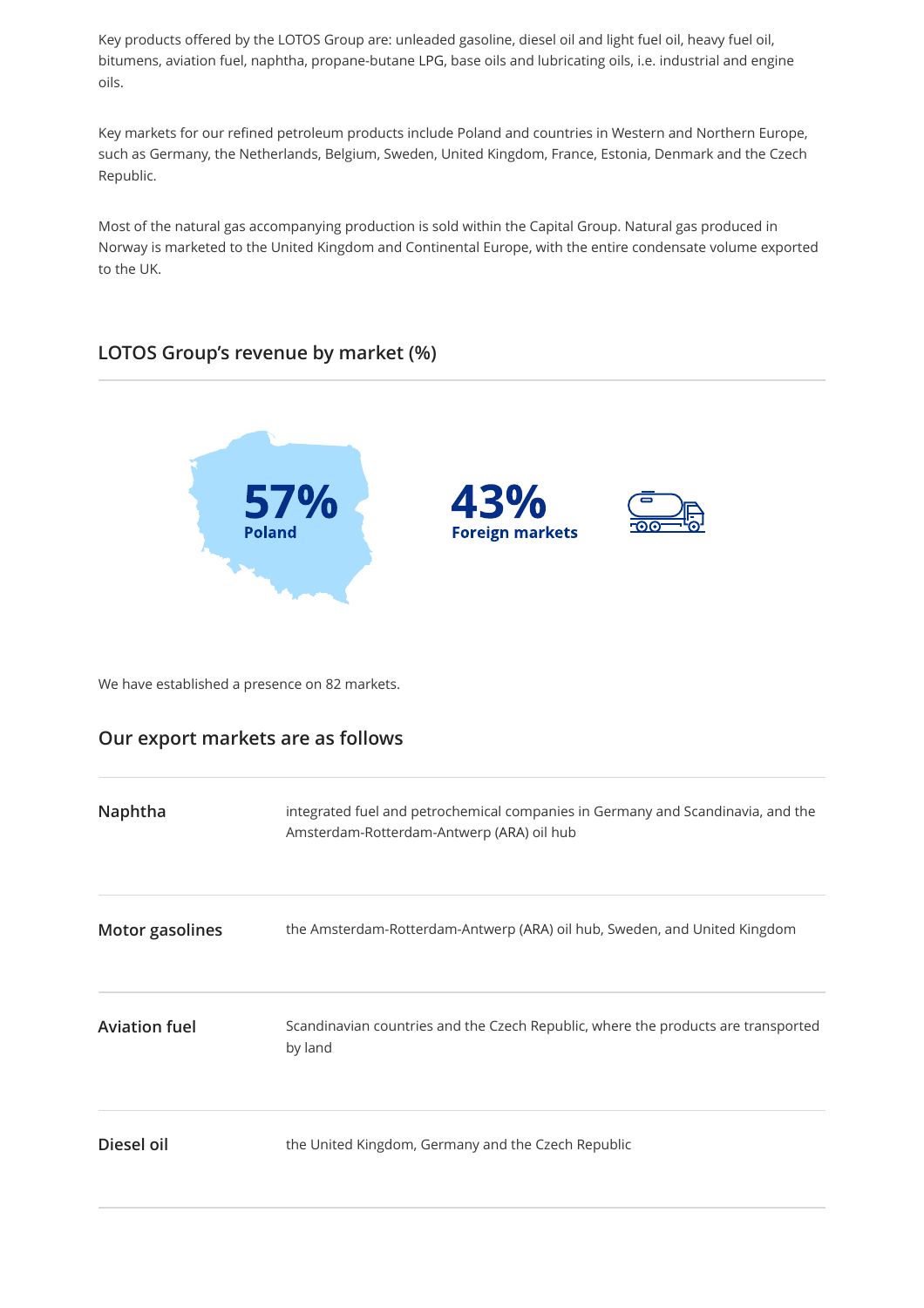

A vast majority of exported products are transported by sea, using the P.P.P.P. Naftoport Sp. z o.o.'s infrastructure, and the rest is transported by land.

## Our brand

The **[LOTOS brand](http://raportroczny.lotos.pl/en/product-customer-commitment-to-quality-safety-and-brand-image/lotos-brand-and-image)** is one of our most valuable assets. In 2015, the *Rzeczpospolita* daily estimated its value at more than PLN 1.4bn.

Our service stations operate under the LOTOS brand, in the premium segment as LOTOS, and in the economy segment as LOTOS Optima. We manufacture and sell LOTOS Dynamic premium fuels, LOTOS Quazar premium oils and LOTOS Turdus oils.

#### (**[See more](http://raportroczny.lotos.pl/en/product-customer-commitment-to-quality-safety-and-brand-image/our-products)**)

### Changes in the LOTOS Group structure

In 2015, significant changes were made to the corporate structure of Grupa LOTOS, triggering its transformation towards operating segments with a stronger focus on core business, supported by segments providing services to the business structures, all to ensure effective implementation of strategic objectives, process optimization, dynamism, greater operational flexibility, as well as strengthening of corporate functions and owner supervision. As a consequence of these changes, a **[new organizational structure of Grupa LOTOS](http://raportroczny.lotos.pl/en/efficient-and-stable-organization/efficient-organization-management/robust-structure)** was implemented.

# Ownership and legal form of Grupa LOTOS

Grupa LOTOS is a joint-stock company with the State Treasury as the majority shareholder (53.2% share).

As at December 31st 2015, the Grupa LOTOS' share capital totalled PLN 184,873,362 and comprised 184,873,362 shares, with a par value of PLN 1 per share, including: